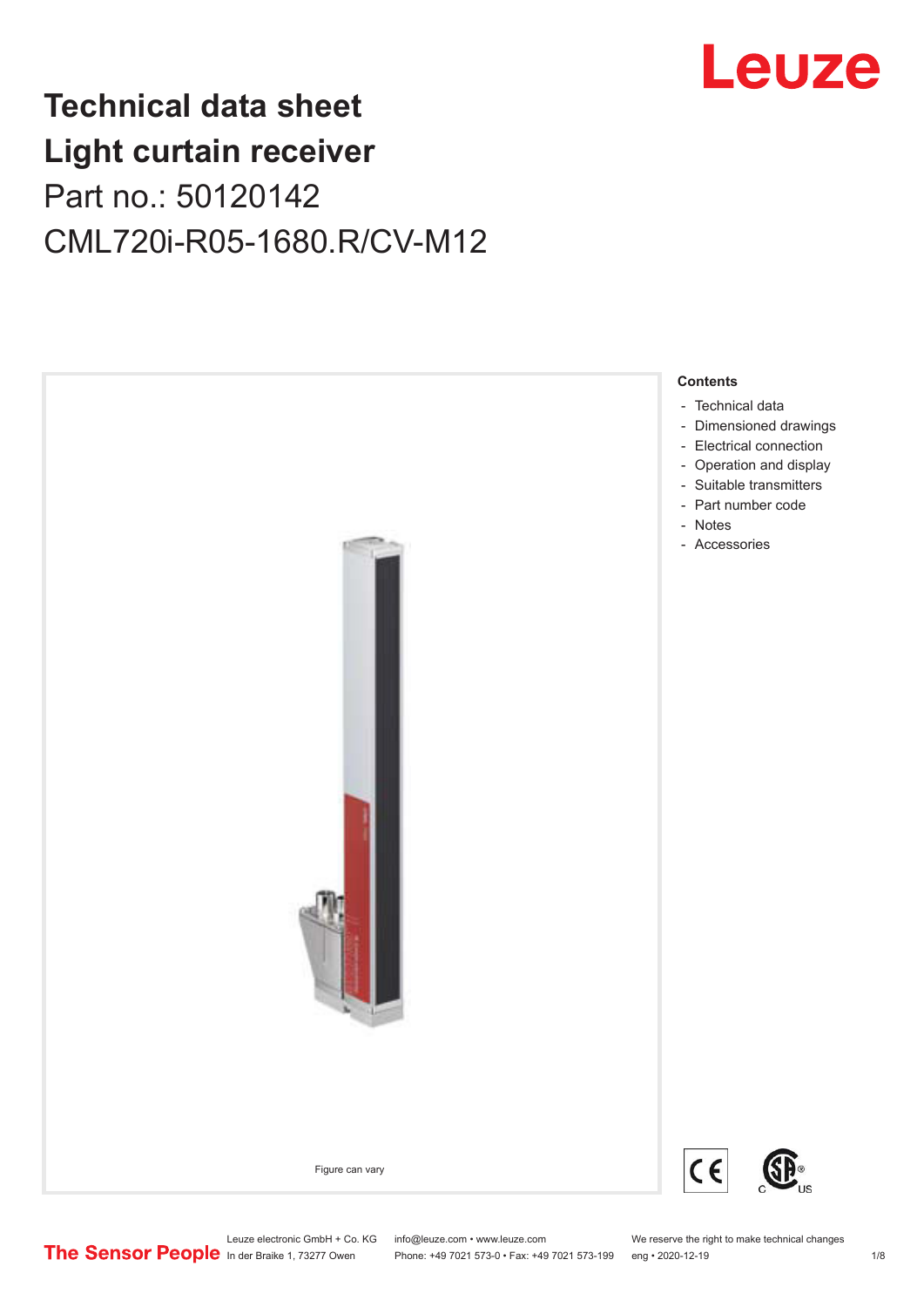## <span id="page-1-0"></span>**Technical data**

#### **Basic data**

| <b>Series</b>                                  | 720                                                                                                        |
|------------------------------------------------|------------------------------------------------------------------------------------------------------------|
| <b>Operating principle</b>                     | Throughbeam principle                                                                                      |
| Device type                                    | Receiver                                                                                                   |
| <b>Contains</b>                                | Accessories for the use of the BT-2R1                                                                      |
| <b>Application</b>                             | Object measurement                                                                                         |
| <b>Special version</b>                         |                                                                                                            |
| <b>Special version</b>                         | Crossed-beam scanning                                                                                      |
|                                                | Diagonal-beam scanning                                                                                     |
|                                                | Parallel-beam scanning                                                                                     |
|                                                |                                                                                                            |
| <b>Optical data</b>                            |                                                                                                            |
| <b>Operating range</b>                         | Guaranteed operating range                                                                                 |
| <b>Operating range</b>                         | $0.13.5$ m                                                                                                 |
| <b>Operating range limit</b>                   | Typical operating range                                                                                    |
| <b>Operating range limit</b>                   | 0.14.5m                                                                                                    |
| <b>Measurement field length</b>                | 1,680 mm                                                                                                   |
| <b>Number of beams</b>                         | 336 Piece(s)                                                                                               |
| Beam spacing                                   | 5 <sub>mm</sub>                                                                                            |
| Measurement data                               |                                                                                                            |
|                                                |                                                                                                            |
| Minimum object diameter                        | $10 \text{ mm}$                                                                                            |
| <b>Electrical data</b>                         |                                                                                                            |
| <b>Protective circuit</b>                      | Polarity reversal protection                                                                               |
|                                                | Short circuit protected                                                                                    |
|                                                | Transient protection                                                                                       |
|                                                |                                                                                                            |
| Performance data                               |                                                                                                            |
| Supply voltage U <sub>B</sub>                  | 18  30 V, DC                                                                                               |
| <b>Residual ripple</b>                         | 0  15 %, From $U_B$                                                                                        |
| <b>Open-circuit current</b>                    | 0 350 mA, The specified values refer<br>to the entire package consisting of trans-<br>mitter and receiver. |
|                                                |                                                                                                            |
| Outputs                                        |                                                                                                            |
| <b>Number of analog outputs</b>                | 2 Piece(s)                                                                                                 |
| Analog outputs                                 |                                                                                                            |
| Current                                        | 024mA                                                                                                      |
| Voltage                                        | 011V                                                                                                       |
|                                                |                                                                                                            |
| Analog output 1                                |                                                                                                            |
| <b>Type</b>                                    | Voltage                                                                                                    |
| <b>Analog output 2</b>                         |                                                                                                            |
| Type                                           | Current                                                                                                    |
|                                                |                                                                                                            |
| Inputs/outputs selectable                      |                                                                                                            |
| Output current, max.                           | 100 mA                                                                                                     |
| Input resistance                               | $6,000 \Omega$                                                                                             |
| Number of inputs/outputs selectable 2 Piece(s) |                                                                                                            |
| Type                                           | Inputs/outputs selectable                                                                                  |
| Voltage type, outputs                          | DC                                                                                                         |
| Switching voltage, outputs                     | Typ. $U_B / 0 V$                                                                                           |
| Voltage type, inputs                           | DC                                                                                                         |
| Switching voltage, inputs                      | high: ≥6V                                                                                                  |
|                                                | $low: 4V$                                                                                                  |
|                                                |                                                                                                            |

| Input/output 1                         |                              |  |
|----------------------------------------|------------------------------|--|
| Activation/disable delay               | 1 ms                         |  |
| <b>Timing</b>                          |                              |  |
| Readiness delay                        | 450 ms                       |  |
| <b>Cycle time</b>                      | 10.48 ms                     |  |
| Response time per beam                 | $30 \mu s$                   |  |
| <b>Service interface</b>               |                              |  |
| Type                                   | IO-Link                      |  |
| <b>IO-Link</b>                         |                              |  |
| <b>Function</b>                        | Configuration via software   |  |
|                                        | Service                      |  |
| <b>Connection</b>                      |                              |  |
| <b>Number of connections</b>           | 2 Piece(s)                   |  |
| <b>Plug outlet</b>                     | Rear side                    |  |
|                                        |                              |  |
| <b>Connection 1</b><br><b>Function</b> |                              |  |
|                                        | Configuration interface      |  |
|                                        | Signal IN                    |  |
|                                        | Signal OUT<br>Voltage supply |  |
| <b>Type of connection</b>              | Connector                    |  |
| <b>Thread size</b>                     | M12                          |  |
| <b>Type</b>                            | Male                         |  |
| <b>Material</b>                        | Metal                        |  |
| No. of pins                            | 8-pin                        |  |
| Encoding                               | A-coded                      |  |
|                                        |                              |  |
| <b>Connection 2</b>                    |                              |  |
| <b>Function</b>                        | Connection to transmitter    |  |
| <b>Type of connection</b>              | Connector                    |  |
| <b>Thread size</b>                     | M12                          |  |
| Type                                   | Female                       |  |
| <b>Material</b>                        | Metal                        |  |
| No. of pins                            | 5-pin                        |  |
| Encoding                               | A-coded                      |  |
| <b>Mechanical data</b>                 |                              |  |
| Design                                 | Cubic                        |  |
| Dimension (W x H x L)                  | 29 mm x 35.4 mm x 1,703 mm   |  |
| <b>Housing material</b>                | Metal                        |  |
| <b>Metal housing</b>                   | Aluminum                     |  |
| Lens cover material                    | Plastic                      |  |
| Net weight                             | 1,850q                       |  |
| <b>Housing color</b>                   | Silver                       |  |
| <b>Type of fastening</b>               | Groove mounting              |  |
|                                        | Via optional mounting device |  |
| <b>Operation and display</b>           |                              |  |
| Type of display                        | LED                          |  |
|                                        | OLED display                 |  |
| <b>Number of LEDs</b>                  | 2 Piece(s)                   |  |
| Type of configuration                  | Software                     |  |
|                                        | Teach-in                     |  |

Leuze

Leuze electronic GmbH + Co. KG info@leuze.com • www.leuze.com We reserve the right to make technical changes

ln der Braike 1, 73277 Owen Phone: +49 7021 573-0 • Fax: +49 7021 573-199 eng • 2020-12-19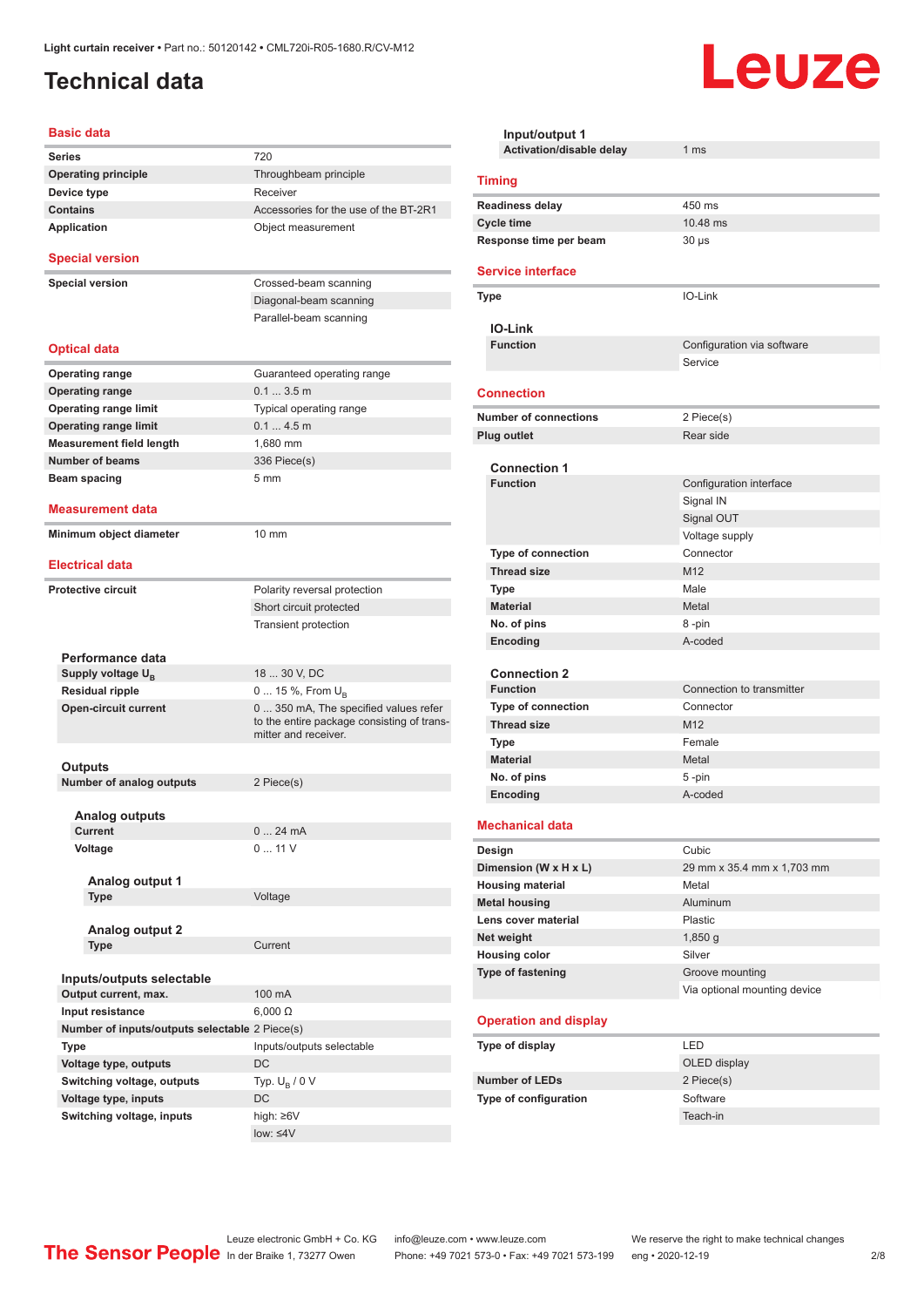## **Technical data**

# Leuze

#### **Environmental data**

| Ambient temperature, operation | $-30$ 60 °C |  |
|--------------------------------|-------------|--|
| Ambient temperature, storage   | $-40$ 70 °C |  |
| <b>Certifications</b>          |             |  |
|                                |             |  |
| Degree of protection           | IP 65       |  |
| <b>Protection class</b>        | Ш           |  |
| <b>Certifications</b>          | c CSA US    |  |

#### **Classification**

| <b>Customs tariff number</b> | 90314990 |
|------------------------------|----------|
| eCl@ss 5.1.4                 | 27270910 |
| eCl@ss 8.0                   | 27270910 |
| eCl@ss 9.0                   | 27270910 |
| eCl@ss 10.0                  | 27270910 |
| eCl@ss 11.0                  | 27270910 |
| <b>ETIM 5.0</b>              | EC002549 |
| <b>ETIM 6.0</b>              | EC002549 |
| <b>ETIM 7.0</b>              | EC002549 |
|                              |          |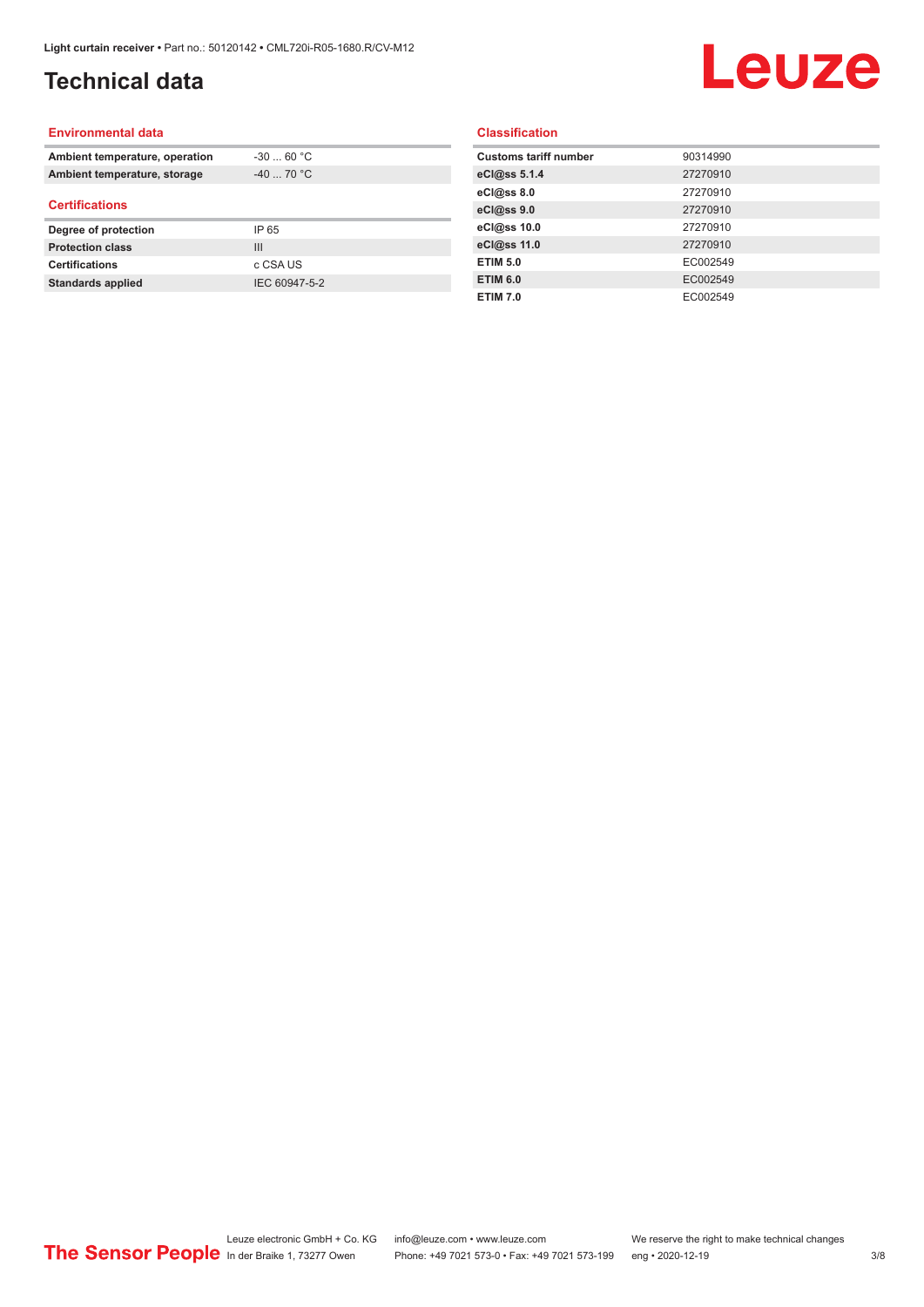### <span id="page-3-0"></span>**Dimensioned drawings**

All dimensions in millimeters



A Beam spacing 5 mm

G Fastening groove

- B Measurement field length 1680 mm
- F M6 thread
- R Receiver
	- Y 2.5 mm

T Transmitter

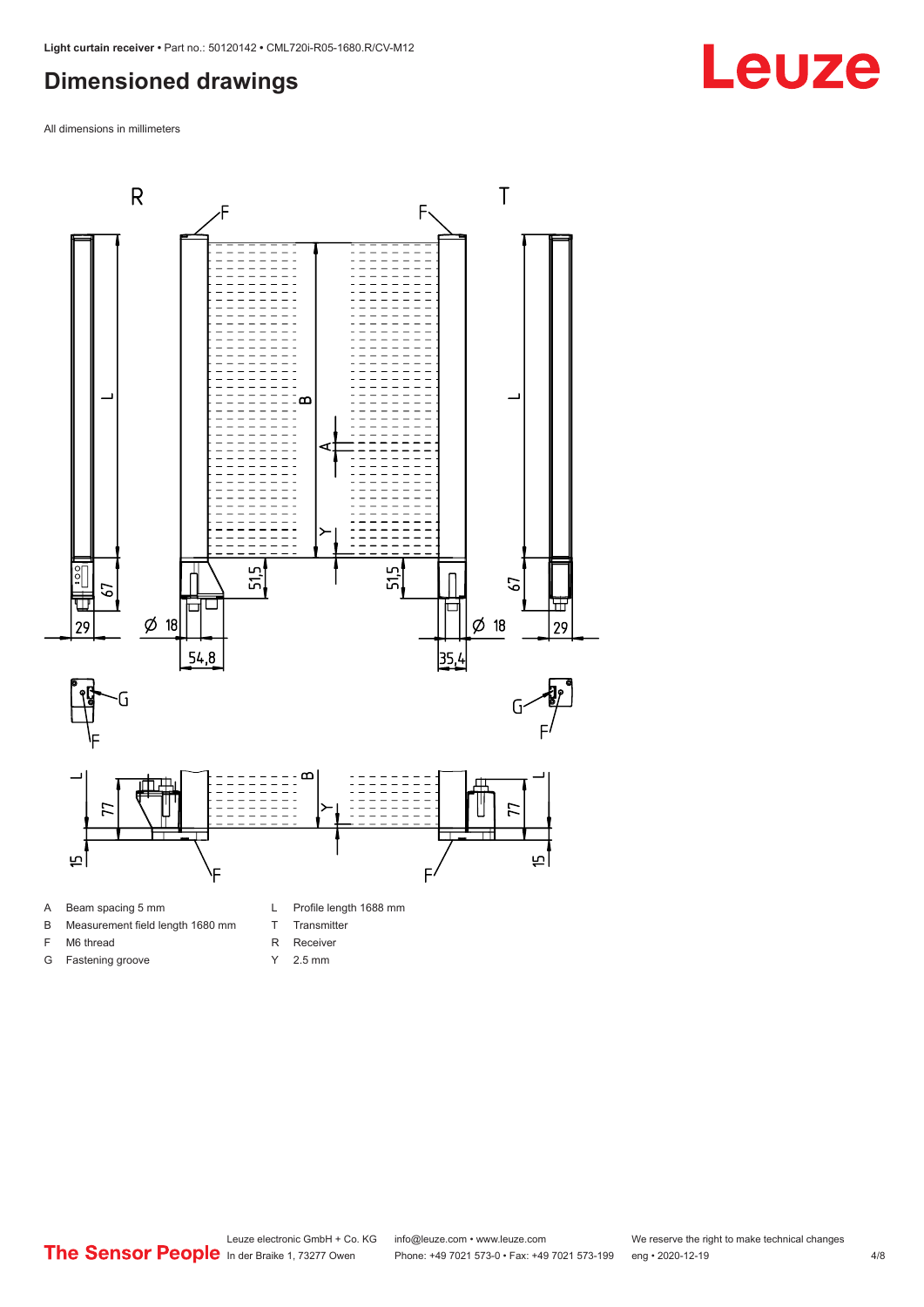### <span id="page-4-0"></span>**Dimensioned drawings**





A PWR / SW IN / OUT

## **Electrical connection**

**Connection 1**

| <b>Function</b>    | Configuration interface<br>Signal IN |
|--------------------|--------------------------------------|
|                    | Signal OUT                           |
|                    | Voltage supply                       |
| Type of connection | Connector                            |
| <b>Thread size</b> | M12                                  |
| <b>Type</b>        | Male                                 |
| <b>Material</b>    | Metal                                |
| No. of pins        | 8-pin                                |
| Encoding           | A-coded                              |

#### **Pin Pin assignment**

| 1              | $V +$            |
|----------------|------------------|
| $\overline{2}$ | I/O <sub>1</sub> |
| 3              | GND              |
| $\overline{4}$ | IO-Link          |
| 5              | I/O <sub>2</sub> |
| 6              | OUT V            |
| $\overline{7}$ | OUT mA           |
| 8              | <b>AGND</b>      |
|                |                  |



#### **Connection 2**

| <b>Function</b>    | Connection to transmitter |
|--------------------|---------------------------|
| Type of connection | Connector                 |
| <b>Thread size</b> | M12                       |
| <b>Type</b>        | Female                    |
| <b>Material</b>    | Metal                     |
| No. of pins        | $5$ -pin                  |
| Encoding           | A-coded                   |

#### **Pin Pin assignment**

| л              | <b>FE/SHIELD</b> |
|----------------|------------------|
| $\overline{2}$ | V+               |
| 3              | <b>GND</b>       |
| 4              | RS 485 Tx+       |
| 5              | RS 485 Tx-       |

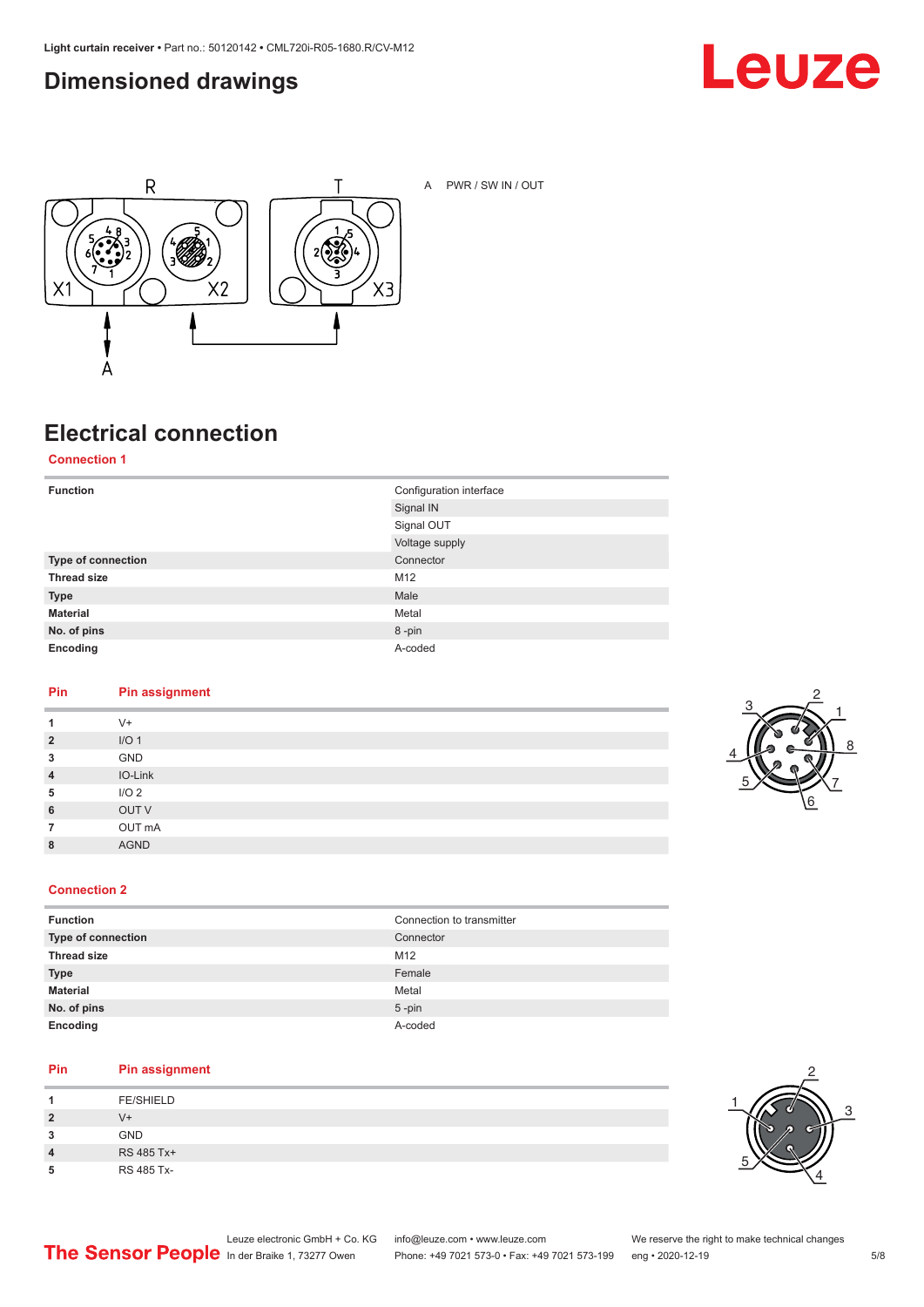## <span id="page-5-0"></span>**Operation and display**

| <b>LED</b>     | <b>Display</b>           | <b>Meaning</b>                         |
|----------------|--------------------------|----------------------------------------|
|                | Green, continuous light  | Operational readiness                  |
|                | Green, flashing          | Teach / error                          |
| $\overline{2}$ | Yellow, continuous light | Light path free, with function reserve |
|                | Yellow, flashing         | No function reserve                    |
|                | Off                      | Object detected                        |

#### **Suitable transmitters**

| Part no. | <b>Designation</b>         | <b>Article</b>               | <b>Description</b>                                                          |
|----------|----------------------------|------------------------------|-----------------------------------------------------------------------------|
| 50119469 | CML720i-T05-<br>1680.R-M12 | Light curtain<br>transmitter | Operating range: 0.1  3.5 m<br>Connection: Connector, M12, Rear side, 5-pin |

#### **Part number code**

Part designation: **CML7XXi-YZZ-AAAA.BCCCDDD-EEEFFF**

| <b>CML</b>           | <b>Operating principle</b><br>Measuring light curtain                                                                                     |
|----------------------|-------------------------------------------------------------------------------------------------------------------------------------------|
| 7XXi                 | <b>Series</b><br>720i: 720i series<br>730i: 730i series                                                                                   |
| Y                    | Device type<br>T: transmitter<br>R: receiver                                                                                              |
| <b>ZZ</b>            | <b>Beam spacing</b><br>05:5 mm<br>10:10 mm<br>20:20 mm<br>40:40 mm                                                                        |
| <b>AAAA</b>          | Measurement field length [mm], dependent on beam spacing                                                                                  |
| в                    | Equipment<br>A: connector outlet, axial<br>R: rear connector outlet                                                                       |
| CCC                  | Interface<br>L: IO-Link<br>/CN: CANopen<br>/PB: PROFIBUS<br>/PN: PROFINET<br>/CV: Analog current and voltage output<br>/D3: RS 485 Modbus |
| <b>DDD</b>           | <b>Special equipment</b><br>-PS: Power Setting                                                                                            |
| <b>EEE</b>           | <b>Electrical connection</b><br>M12: M12 connector                                                                                        |
| <b>FFF</b>           | -EX: Explosion protection                                                                                                                 |
| <b>Note</b>          |                                                                                                                                           |
|                      |                                                                                                                                           |
| $\ddot{\phantom{1}}$ | $\&$ A list with all available device types can be found on the Leuze website at www.leuze.com.                                           |

**Leuze**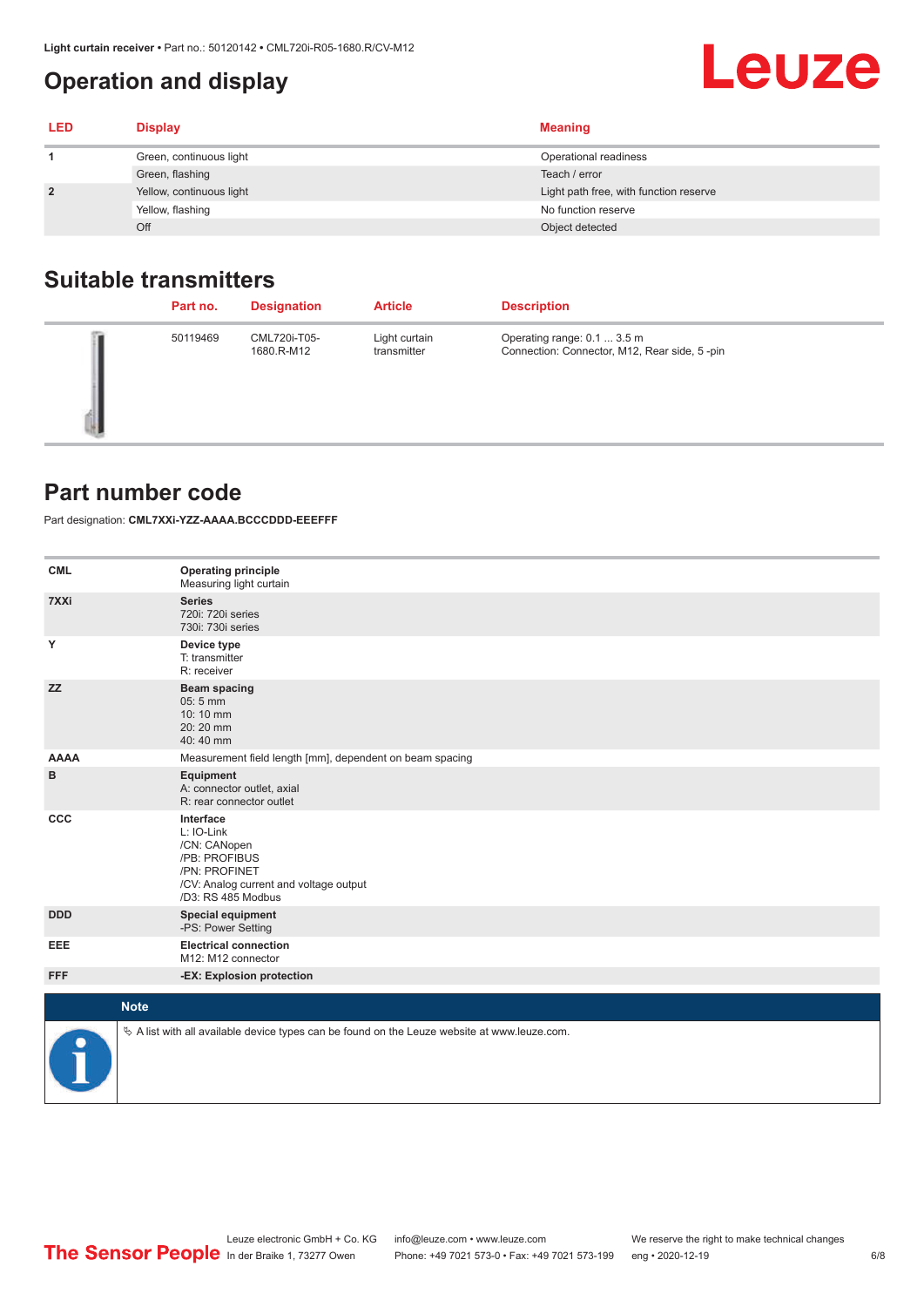#### <span id="page-6-0"></span>**Notes**



#### **Observe intended use!**

 $\%$  This product is not a safety sensor and is not intended as personnel protection.

 $\%$  The product may only be put into operation by competent persons.

 $\%$  Only use the product in accordance with its intended use.

| <b>For UL applications:</b>                                                                                                                                                     |
|---------------------------------------------------------------------------------------------------------------------------------------------------------------------------------|
| $\%$ For UL applications, use is only permitted in Class 2 circuits in accordance with the NEC (National Electric Code).                                                        |
| These proximity switches shall be used with UL Listed Cable assemblies rated 30V, 0.5A min, in the field installation, or equivalent (categories: CYJV/<br>CYJV7 or PVVA/PVVA7) |

#### **Accessories**

#### Connection technology - Connection cables

|   | Part no. | <b>Designation</b> | <b>Article</b>   | <b>Description</b>                                                                                                                                          |
|---|----------|--------------------|------------------|-------------------------------------------------------------------------------------------------------------------------------------------------------------|
| ▇ | 50135128 | KD S-M12-8A-P1-050 | Connection cable | Connection 1: Connector, M12, Axial, Female, A-coded, 8-pin<br>Connection 2: Open end<br>Shielded: Yes<br>Cable length: 5,000 mm<br>Sheathing material: PUR |

#### Connection technology - Interconnection cables

|   |                   | Part no. | <b>Designation</b>                     | <b>Article</b>        | <b>Description</b>                                                                                                                                                                                                                                    |
|---|-------------------|----------|----------------------------------------|-----------------------|-------------------------------------------------------------------------------------------------------------------------------------------------------------------------------------------------------------------------------------------------------|
| e | $(\cdot$ : :<br>œ | 50129781 | <b>KDS DN-M12-5A-</b><br>M12-5A-P3-050 | Interconnection cable | Suitable for interface: IO-Link, DeviceNet, CANopen<br>Connection 1: Connector, M12, Axial, Female, A-coded, 5-pin<br>Connection 2: Connector, M12, Axial, Male, A-coded, 5-pin<br>Shielded: Yes<br>Cable length: 5,000 mm<br>Sheathing material: PUR |

#### Mounting technology - Mounting brackets

|               | Part no. | <b>Designation</b> | <b>Article</b>      | <b>Description</b>                                                                                                                                                                                                        |
|---------------|----------|--------------------|---------------------|---------------------------------------------------------------------------------------------------------------------------------------------------------------------------------------------------------------------------|
| <b>Altres</b> | 50142900 | BT 700M.5-2SET     | Mounting device set | Design of mounting device: Bracket mounting<br>Fastening, at system: Through-hole mounting, T slotted hole<br>Mounting bracket, at device: Screw type, Sliding block<br>Type of mounting device: Rigid<br>Material: Steel |

Leuze